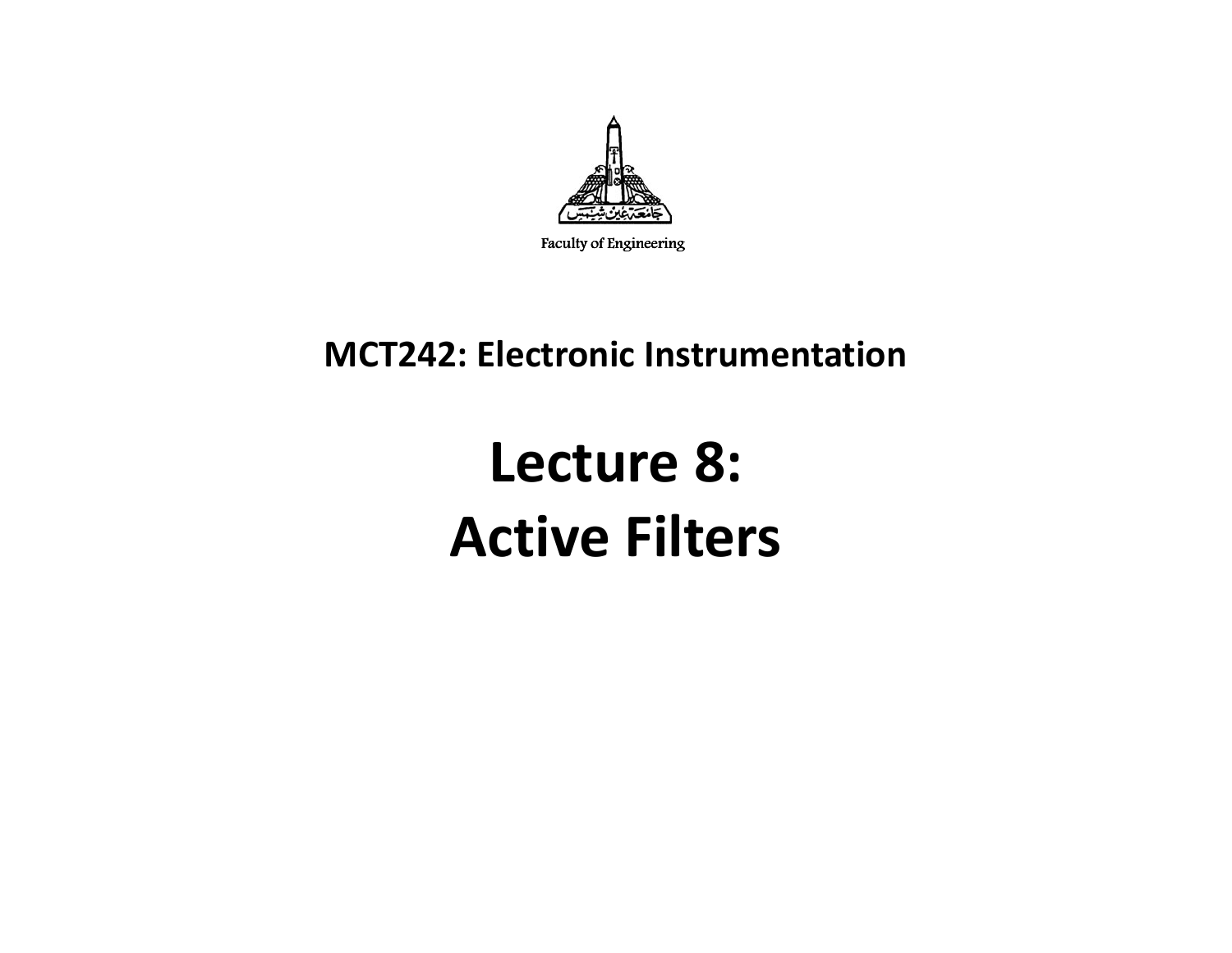# Real Filters

- The approximations to the ideal filter are the:
	- –— Butterworth filter
	- –— Chebyshev filter
	- –— Cauer (Elliptic) filter
	- –— Bessel filter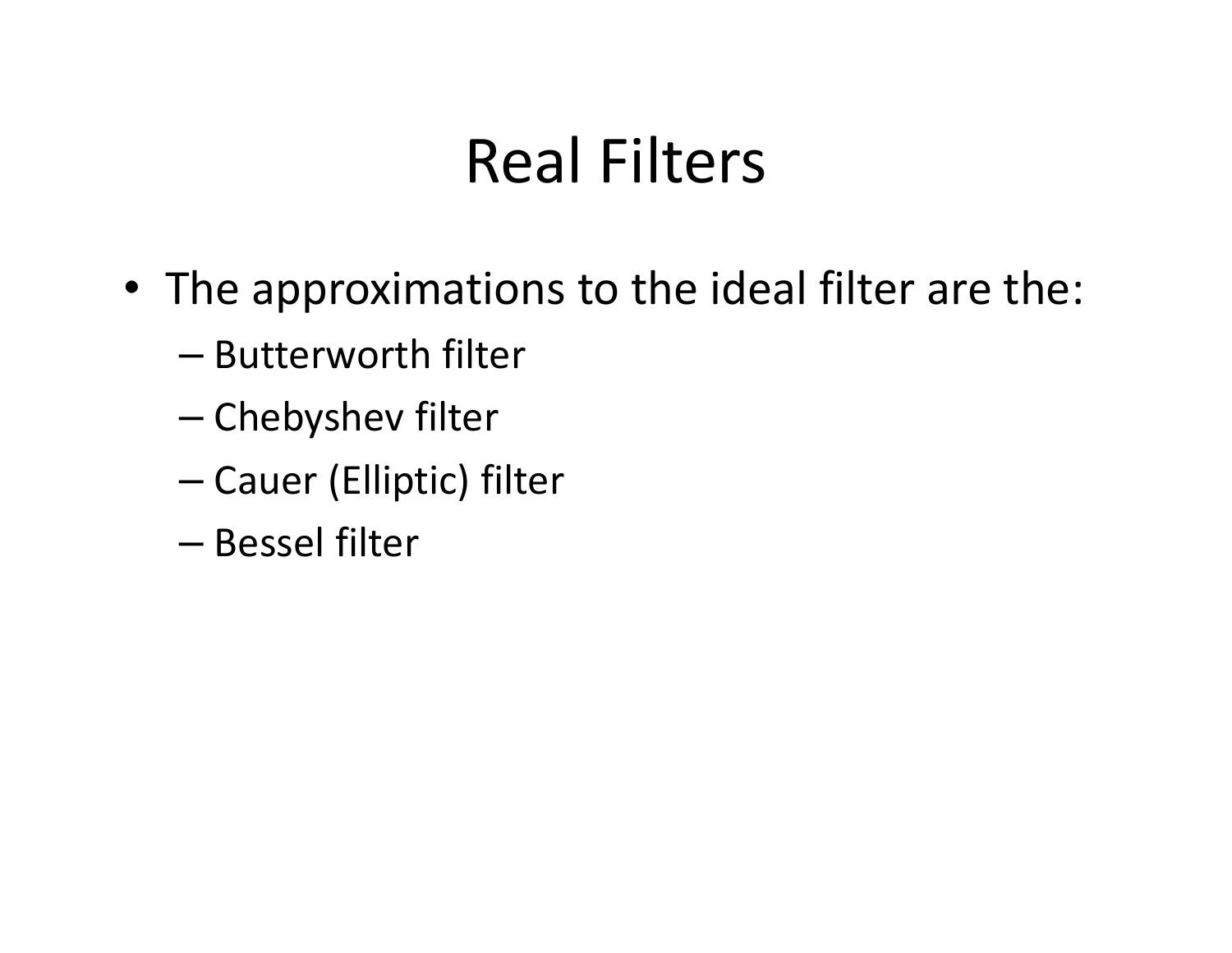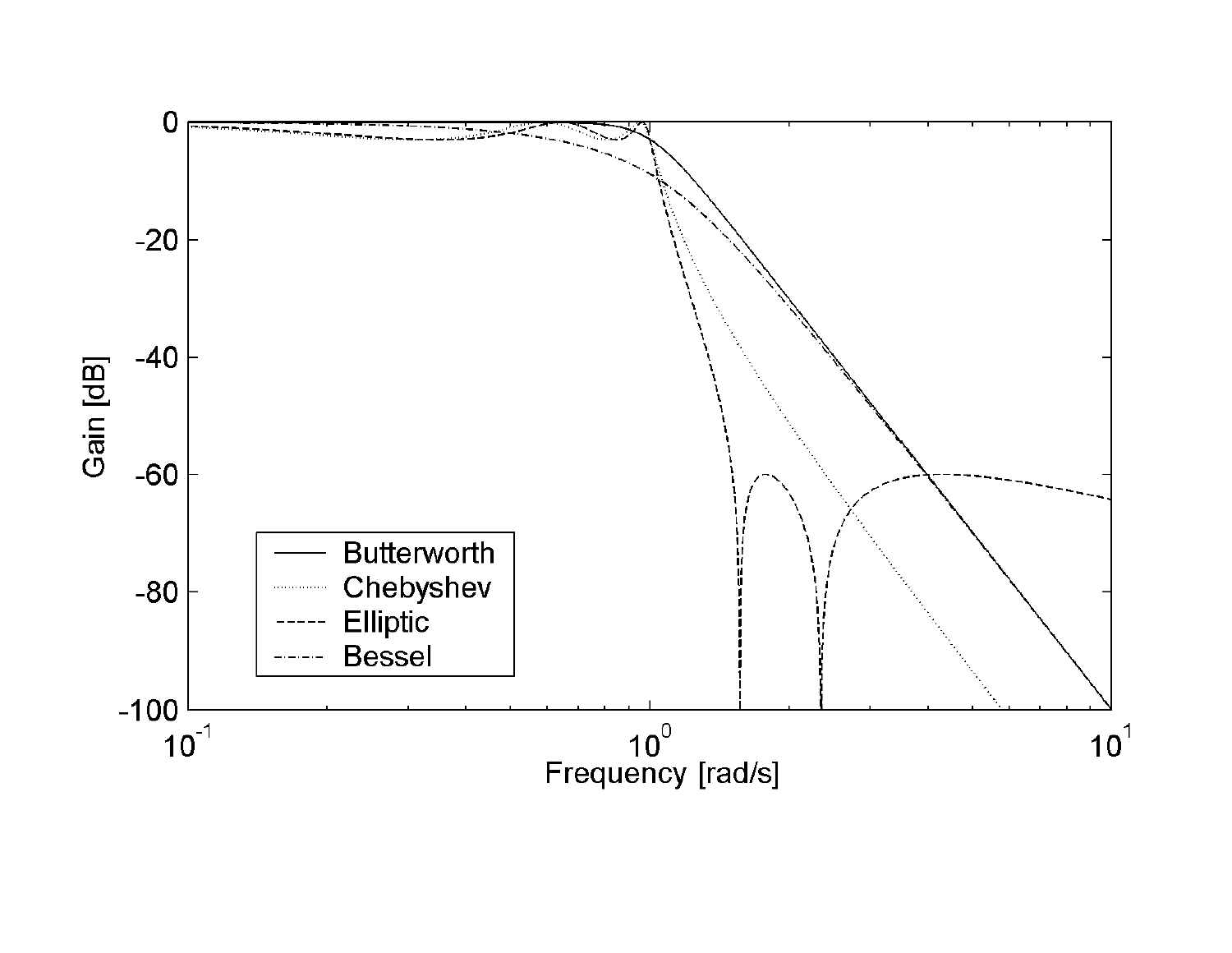## Filter Response Characteristics

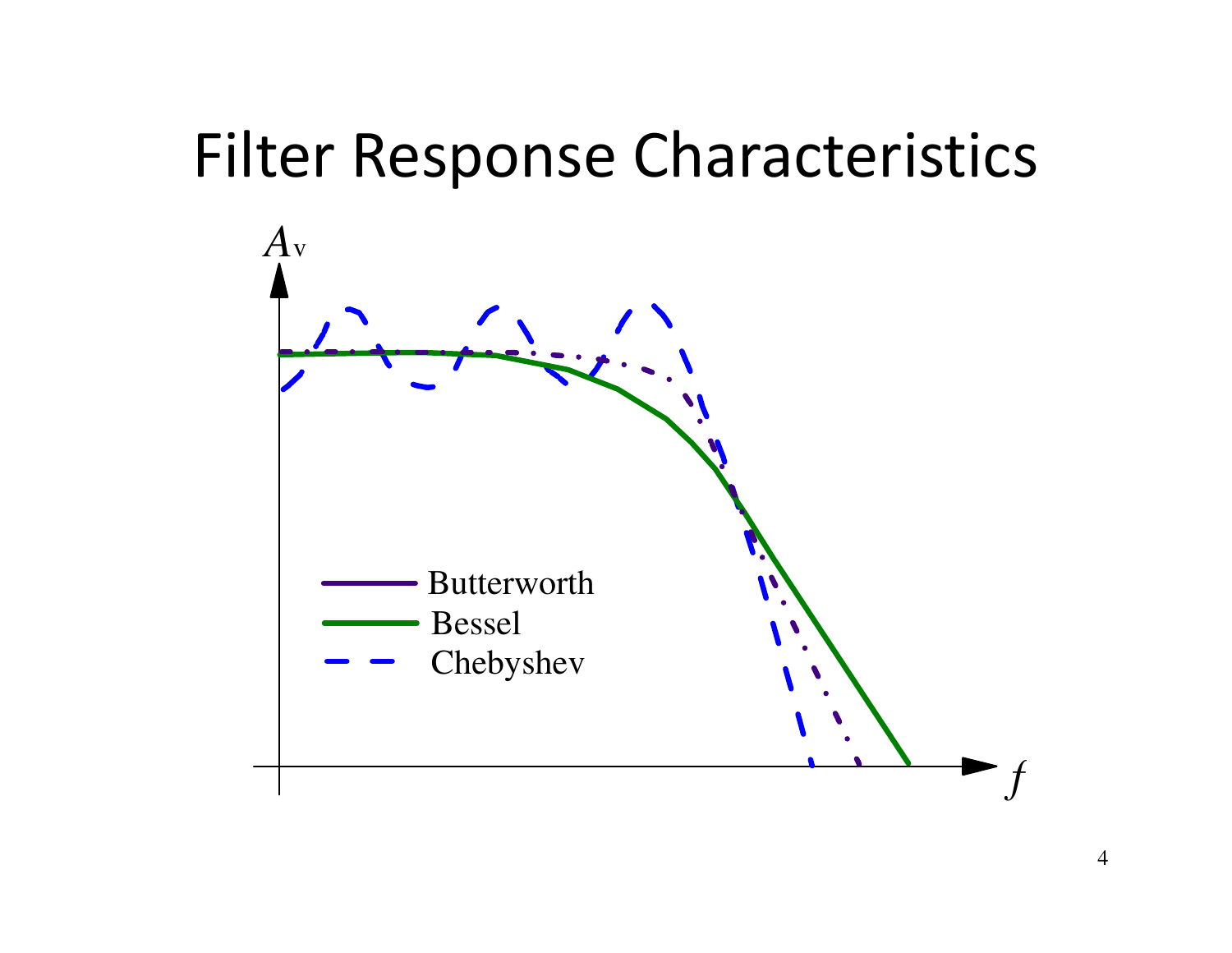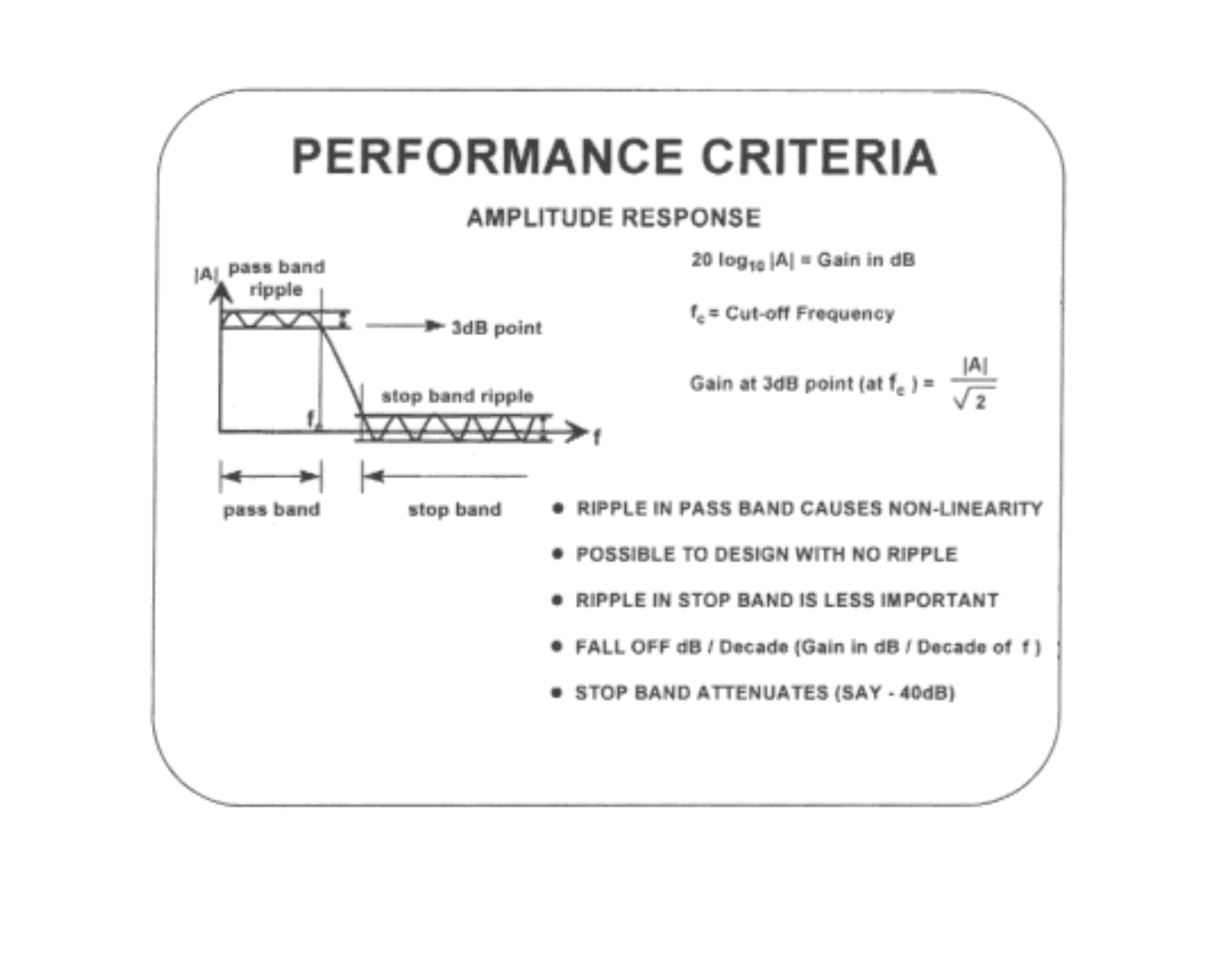## Bessel Characteristic

- Flat response in the passband.
- Role-off rate less than *20dB*/decade/pole.
- Phase response is linear.
- Used for filtering pulse waveforms without distorting the shape of the waveform.

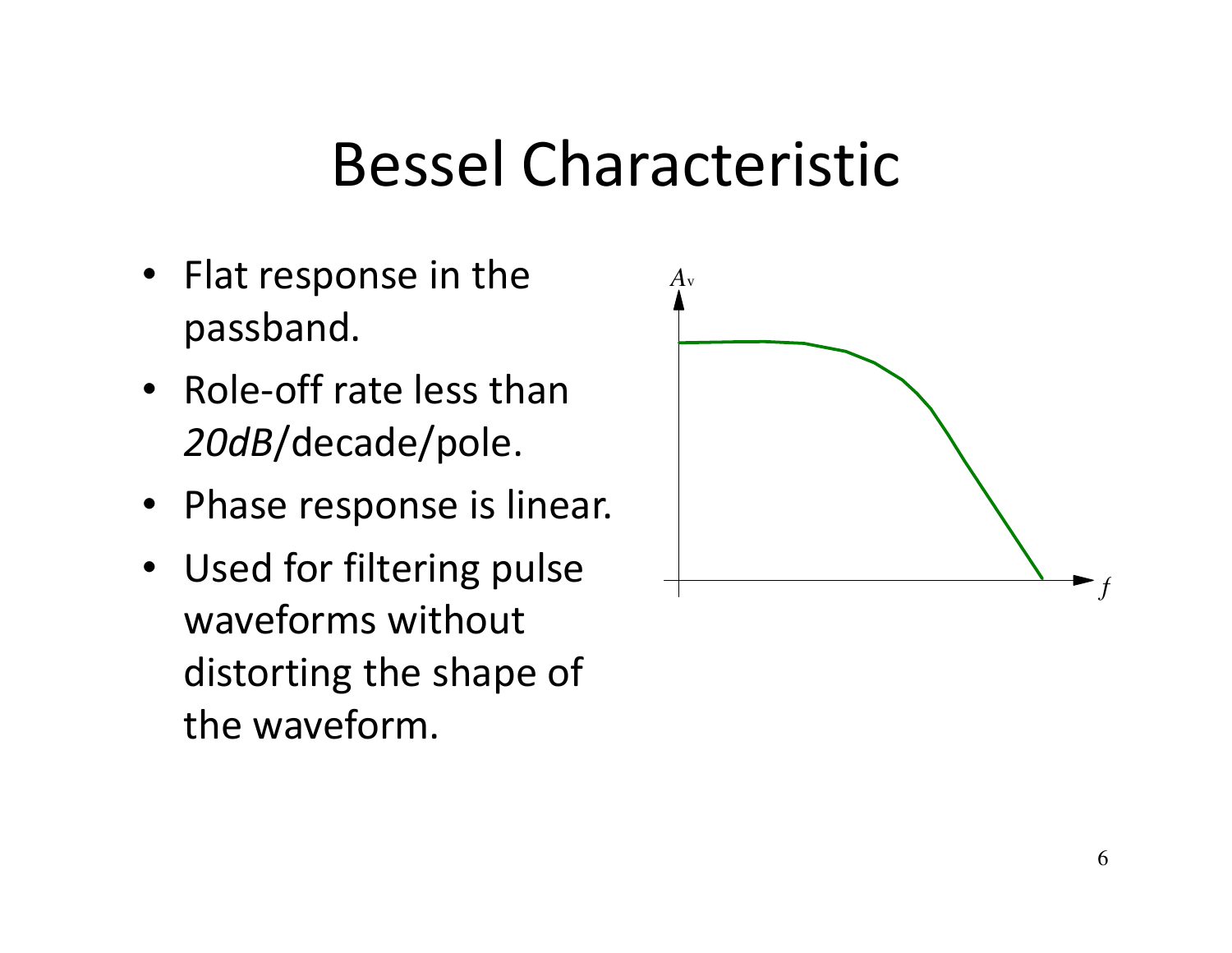## Butterworth Characteristic

- • Very flat amplitude, *<sup>A</sup>v(dB)* , response in the passband.
- Role-off rate is *20dB*/decade/pole.
- Phase response is not linear.
- Used when all frequencies in the passband must have the same gain.
- Often referred to as a *maximally flat response*.

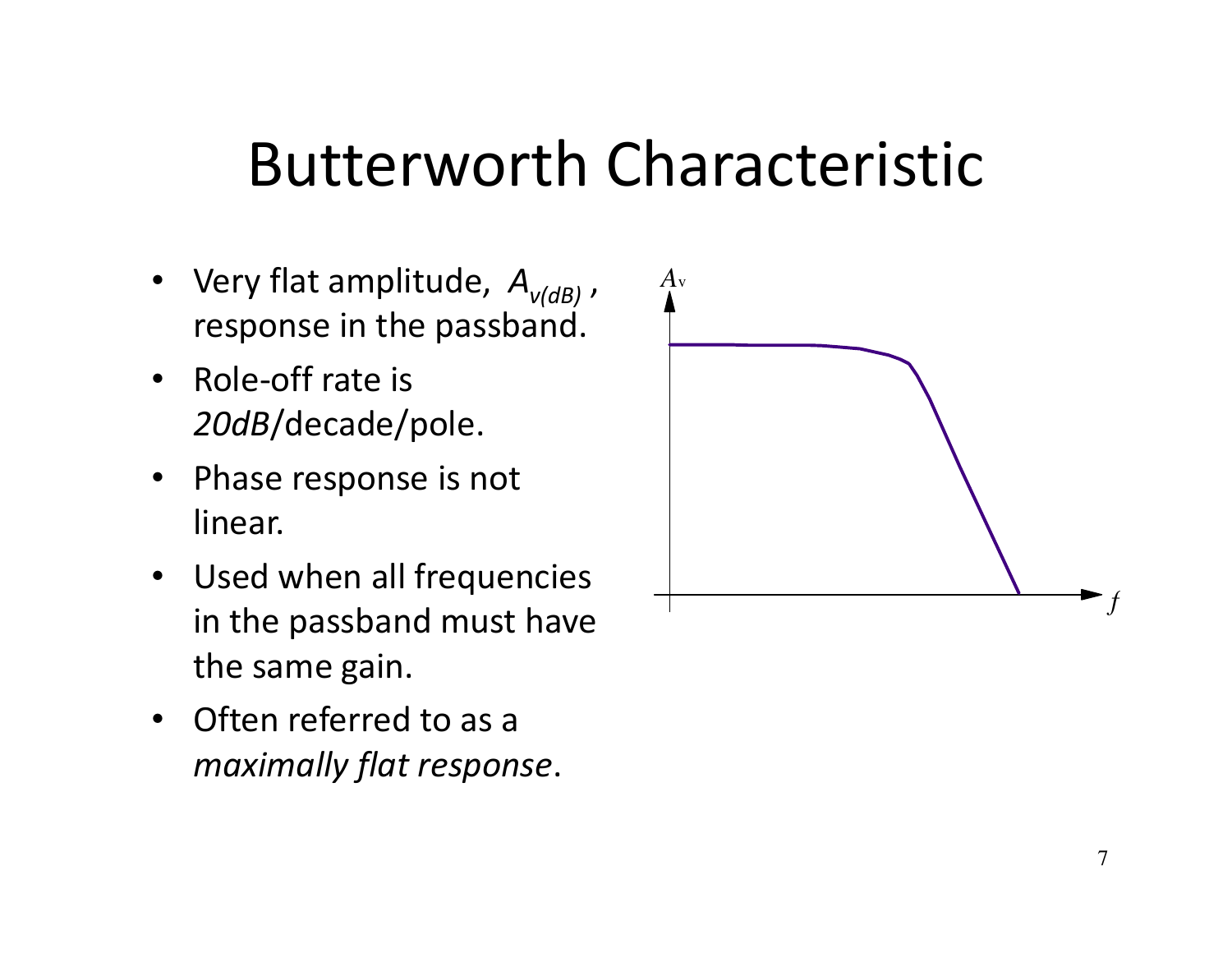# Chebyshev Characteristic

- $\bullet$  Overshoot or ripples in the passband.
- Role-off rate greater than *20dB*/decade/pole.
- $\bullet$  Phase response is not linear - worse than Butterworth.
- Used when a rapid rolloff is required.

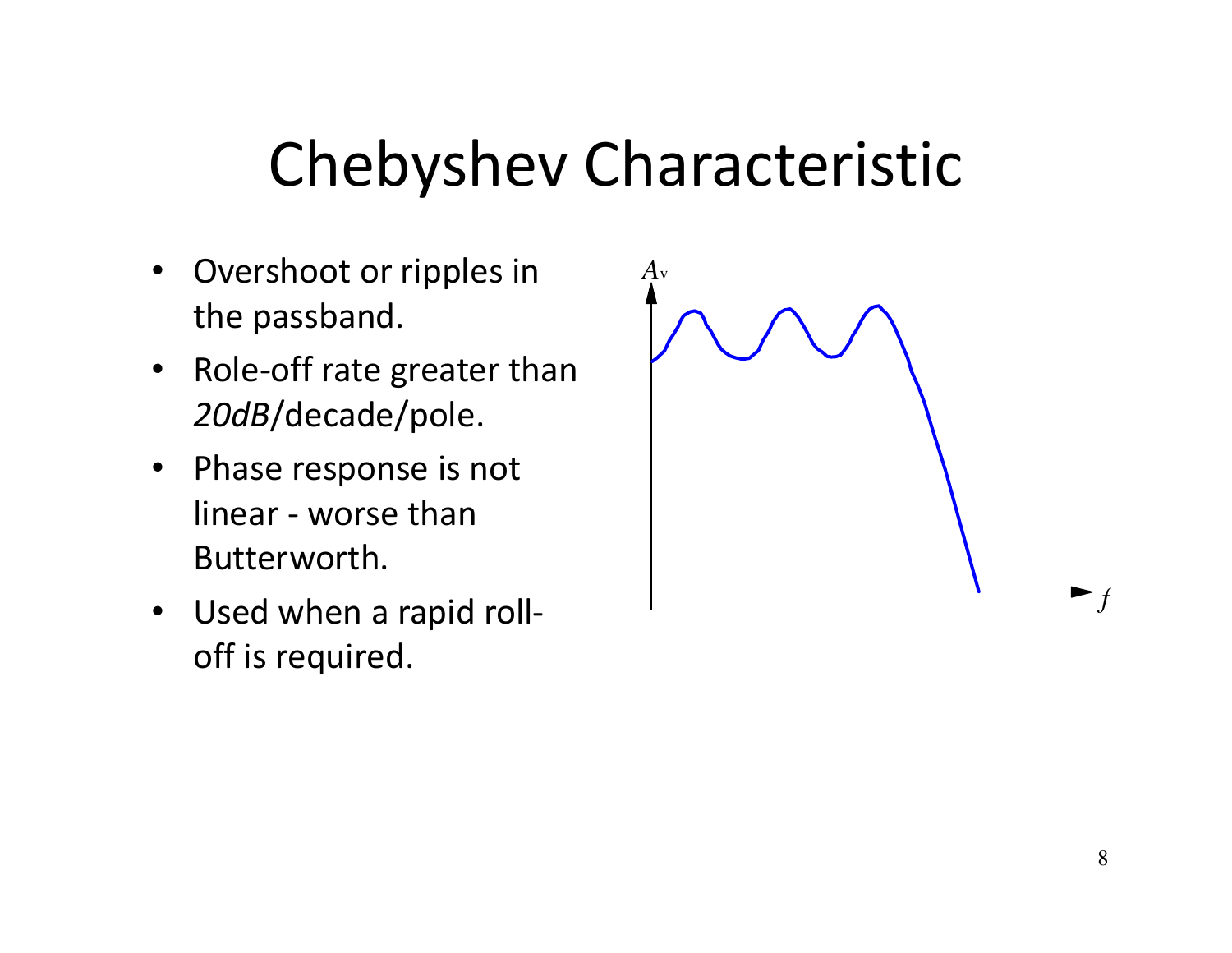# Active Filter Implementations

- Cascading
- Multiple Feedback topology
- Biquad topology
- Sallen-Key topology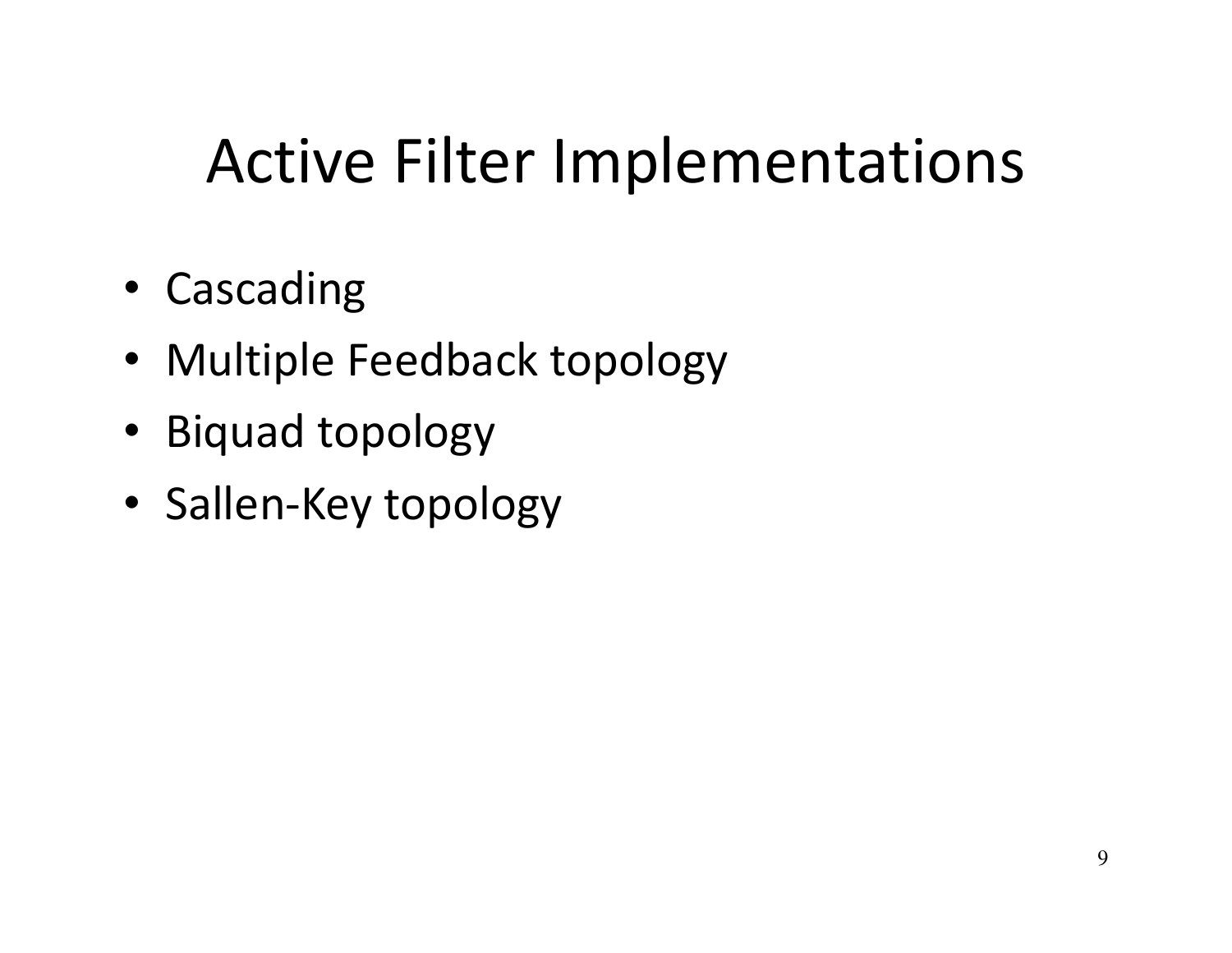## Single-Pole Low/High-Pass Filter



Low Pass Filter

High Pass Filter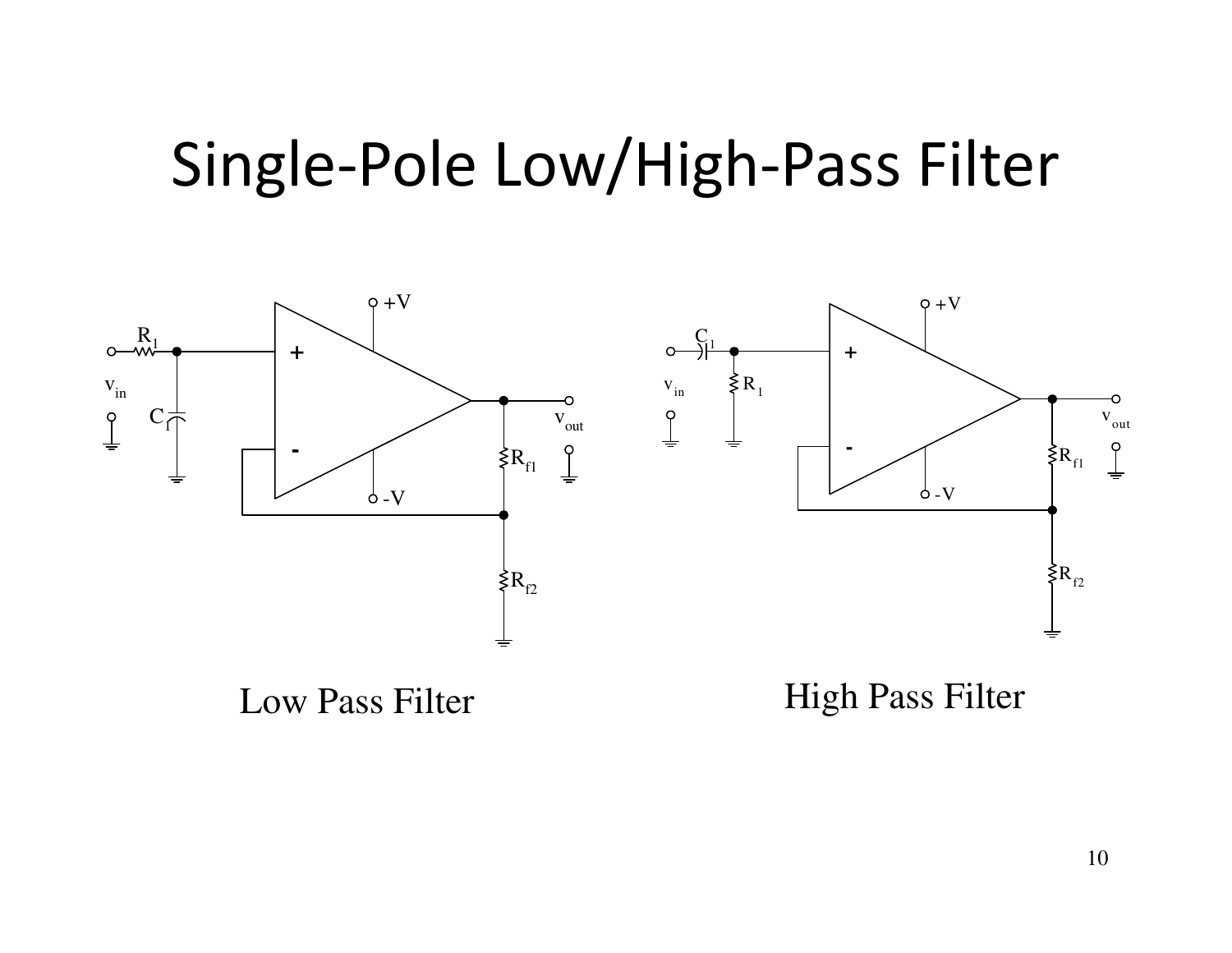### Two-Pole (Sallen-Key) Filters

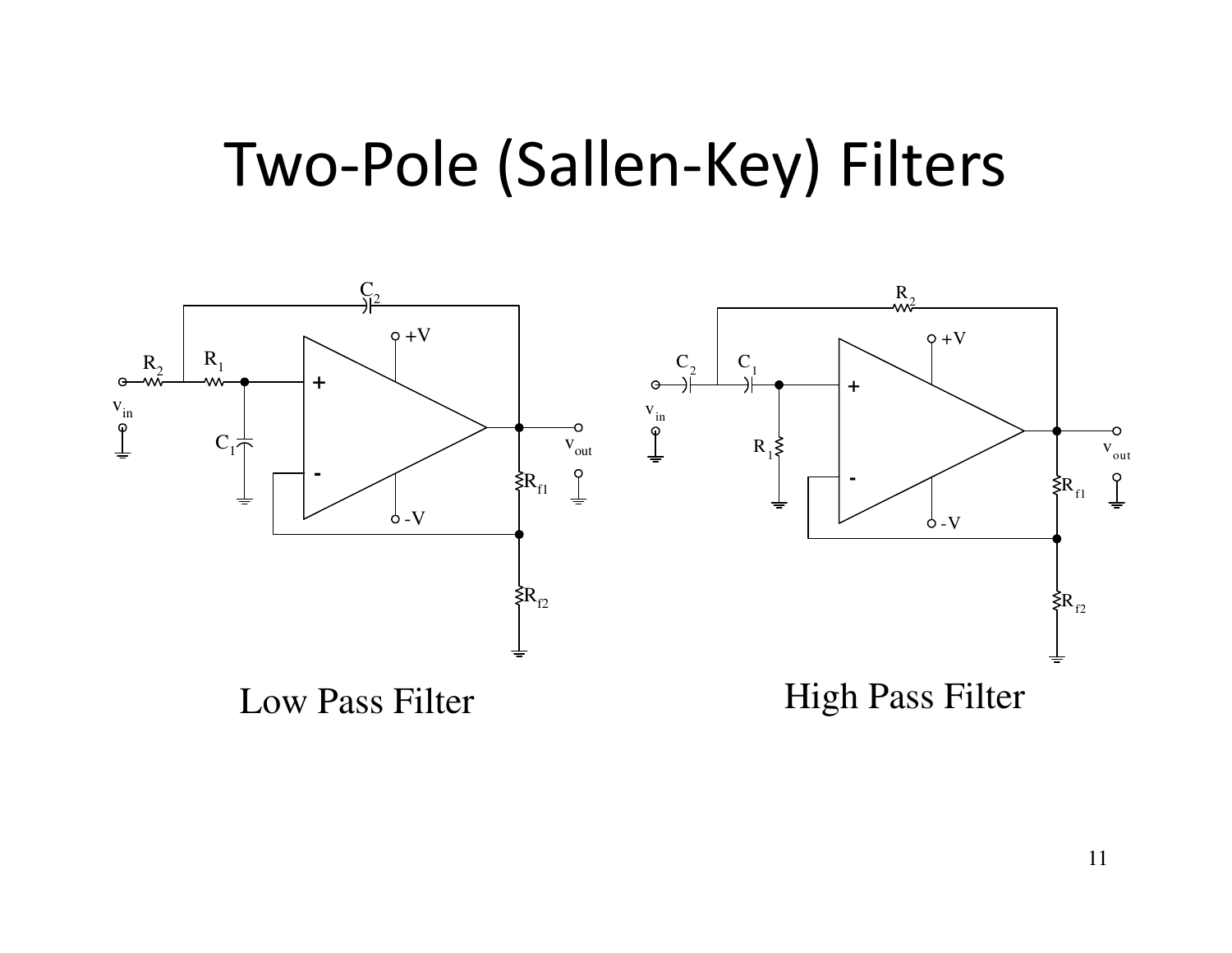## Three-Pole Low-Pass Filter

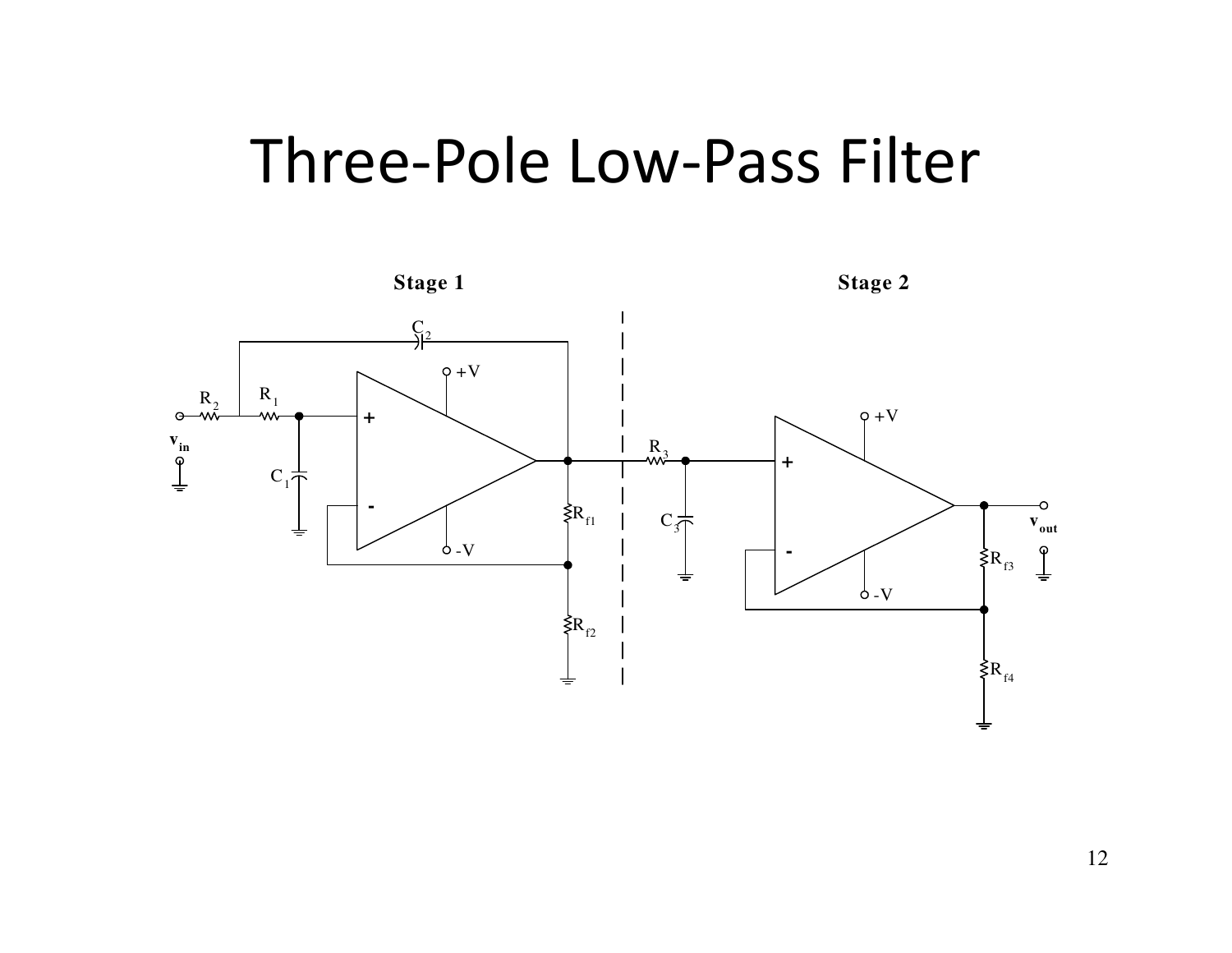

13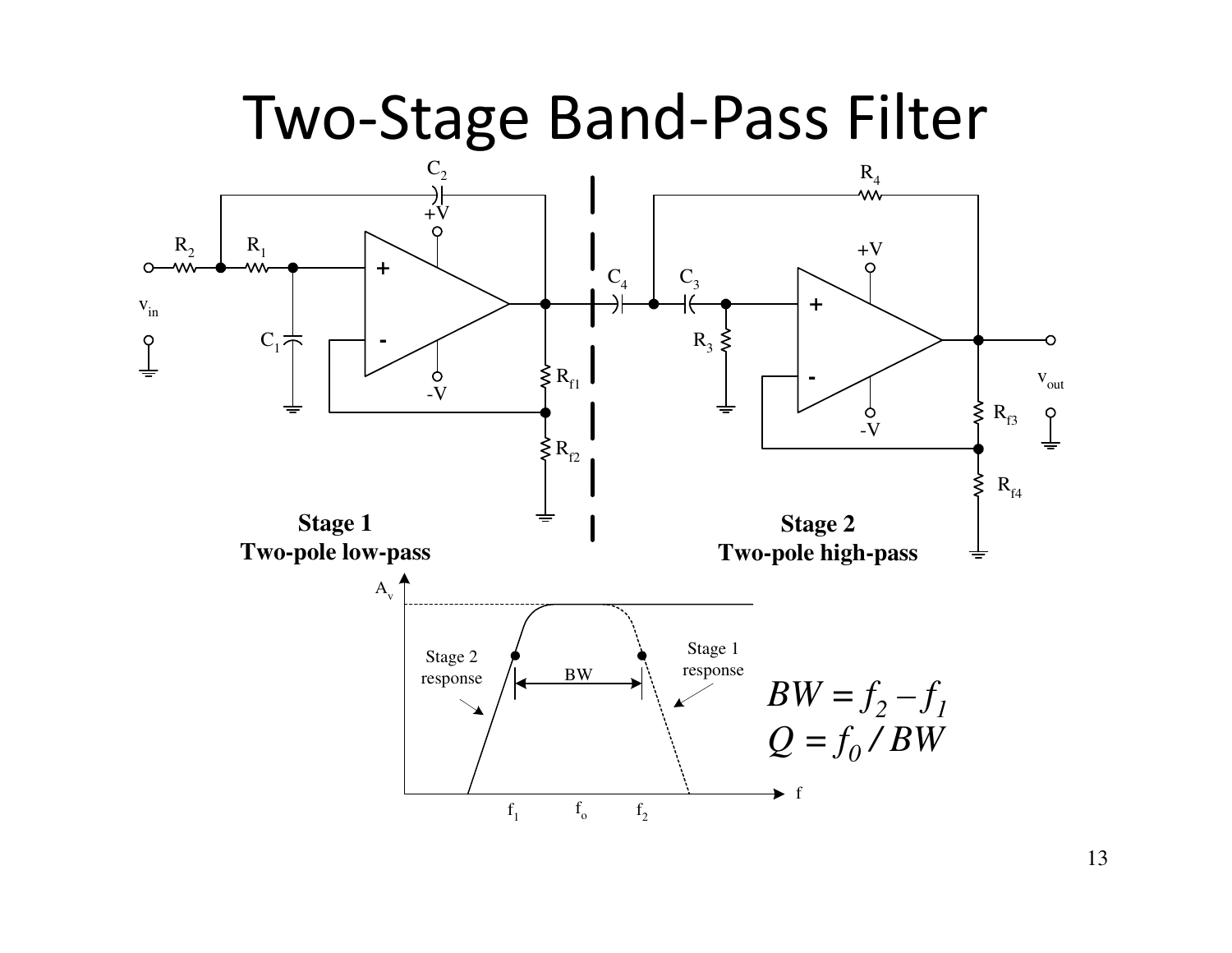### Multiple-Feedback Band-Pass Filter



14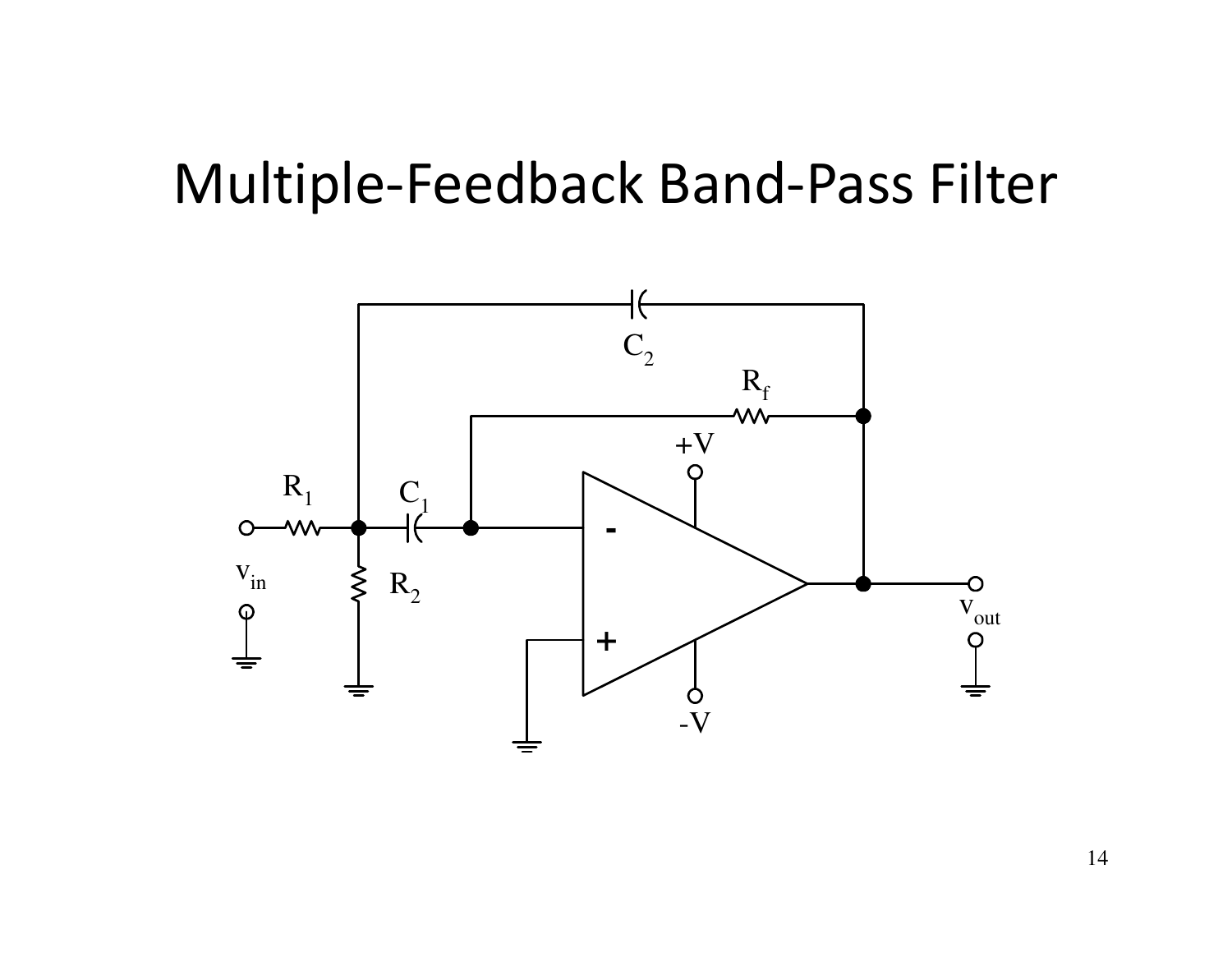# Band-Stop (Notch) Filter

The notch filter is designed to block all frequencies that fall within its bandwidth. The circuit is made up of a *high pass filter*, <sup>a</sup>*low-pass filter* and a *summing amplifier*. The summing amplifier will have an output that is equal to the sum of the filter output voltages.